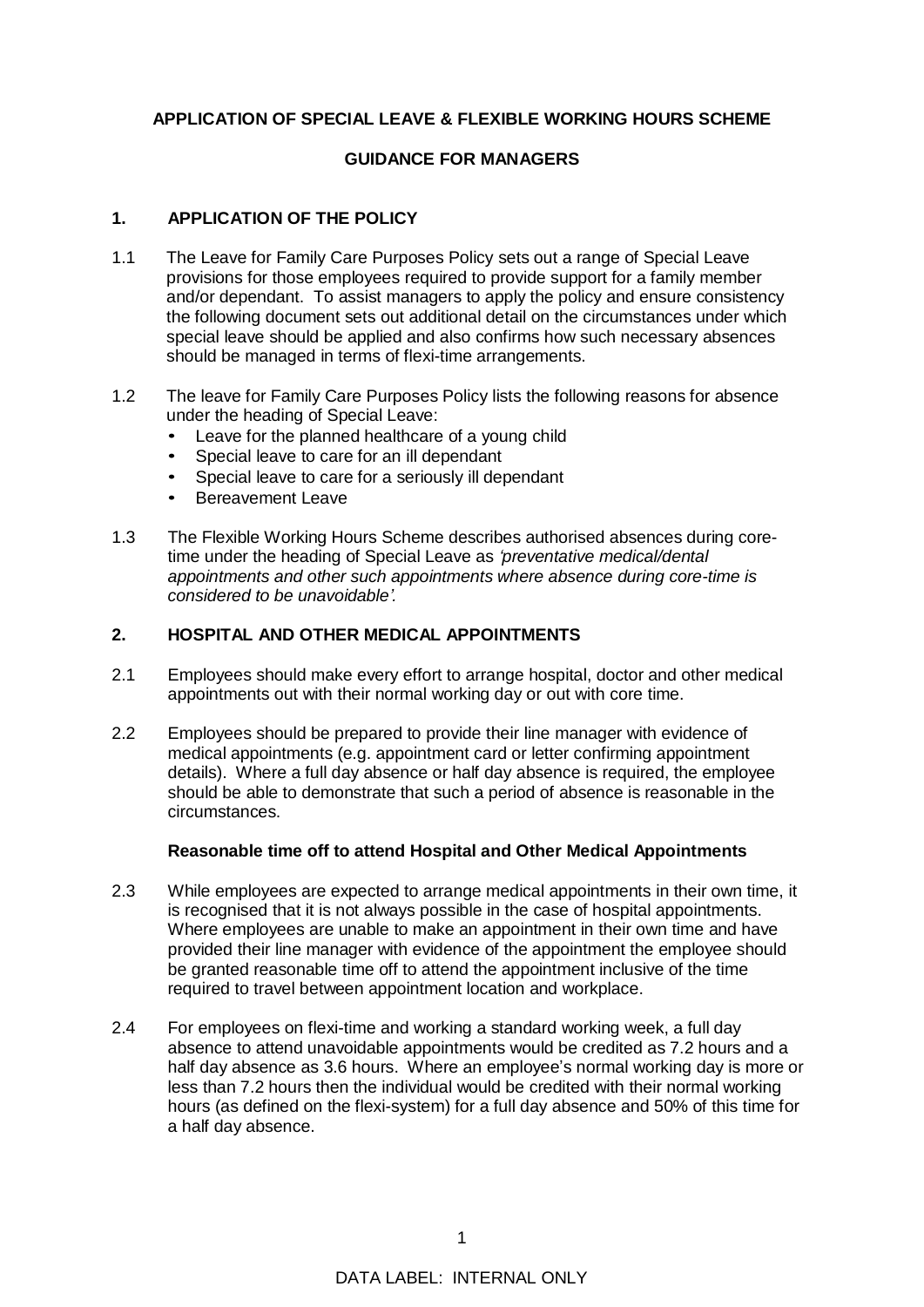- 2.5 The Flexible Working Hours Scheme states that for absences of less than half a day, where the absence starts after the employee has completed a period of work and finishes before the end of the half day period, the actual hours of absence will be recorded (and credited). However in cases of special leave, where the employee has not completed a period of work prior to the start of their absence, the Scheme does provide scope for the Depute Chief Executive to decide whether the time credited is to be granted with reference to the start or finish time of normal office hours or those of core time. In any event the lunch period will be regarded as 1200 – 1400 hours.
- 2.6 In the interest of promoting consistency for absences of less than half a day and where the employee has not completed a period of work before the absence, the norm will be for employees to be credited only with the hours they are absent during core time unless the Depute Chief Executive's discretion above applies.

### **Examples**

- **1.** Hospital Appointment at 11 am Employee starts work at 8.30am, leaves for appointment at 10.30am and returns at 12.30pm. Employee is credited with time actually worked (2hrs) and absence during core hours (1.5hrs). Total flexi credit for am period  $= 3.5$  hours.
- **2.** Hospital Appointment at 11am Employee does not report for work prior to the appointment due to the distance to the appointment location and necessary travel time. Employee clocks in at 12.30pm. Employee is credited with core time only. Total flexi credit for am period = 2 hours.
- **3.** Hospital Appointment at 3pm Employee leaves for appointment at 2.30pm and does not return. In addition to time actually worked, employee is credited for absence during core hours between 2.30pm and 4pm.
- **4.** Hospital Appointment at 3pm Employee leaves for appointment at 2.30pm and returns to work at 4.15pm. In addition to the time actually worked, employee is credited for all hours absent between 2.30pm and 4.15pm.

# **Employees not on flexi-time**

- 2.7 Employees not on flexi-time should be given necessary time off to attend unavoidable appointments during the working day and the full period should be given as paid leave.
- 2.8 Where a shift workers unavoidable appointment would result in absence during an allocated shift, it would be reasonable that their manager re-allocates them an alternative shift to avoid absence during working time and interruption to essential services.

# **Series of Appointments**

2.9 In circumstances where an employee was required to attend a series of medical appointments it would be reasonable to agree a 50/50 split with the employee. For example, if an employee was required to attend a series of 6 appointments, 3 of these would be granted as special leave and managed as detailed in paragraphs 2.3 – 2.8 and the other 3 would require to be taken as annual leave/flexi/TOIL/unpaid leave. A series of appointments is defined as a planned block of more than 3 appointments.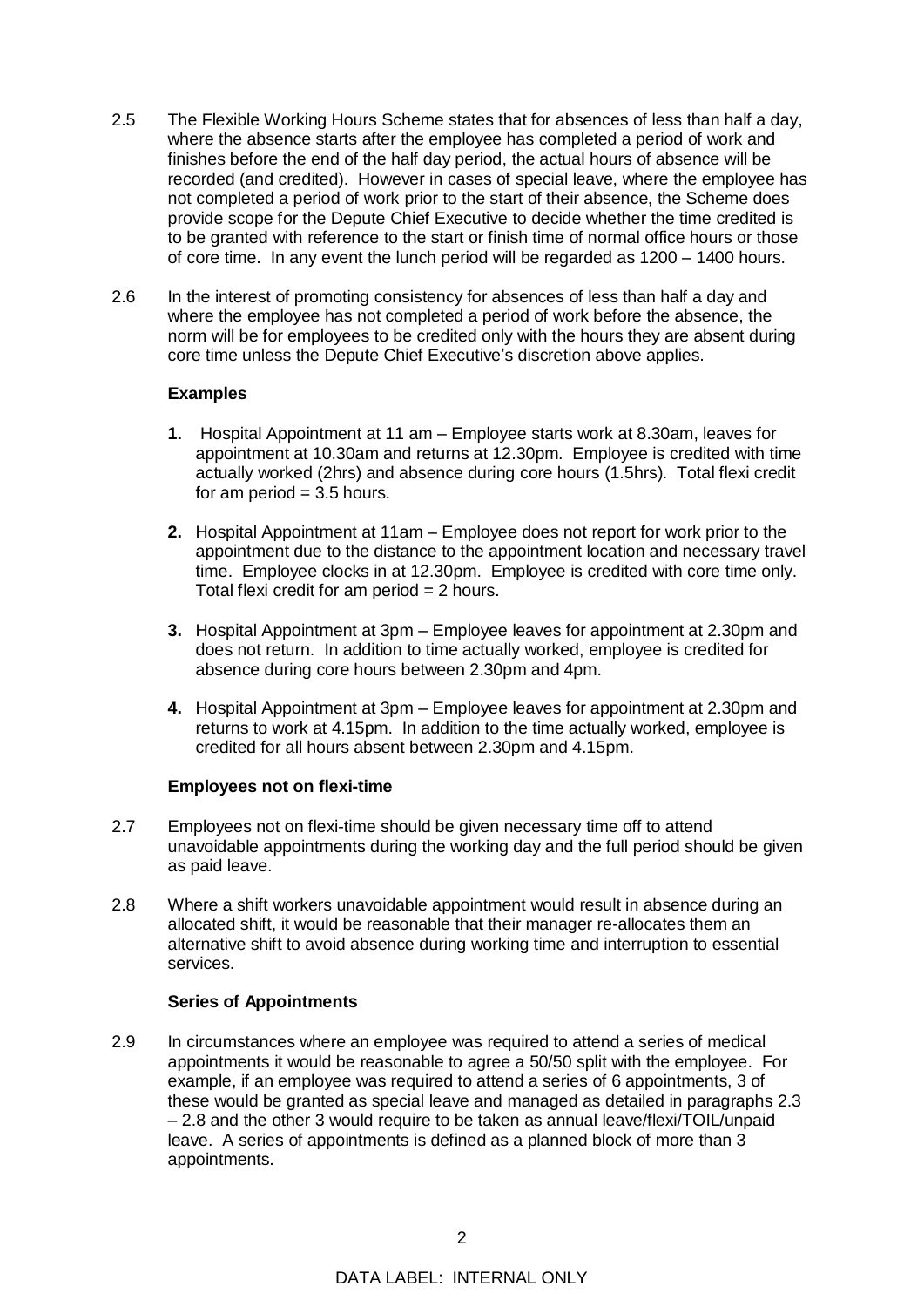#### **Management Referrals**

2.10 Where appointments for physiotherapy or counselling are the result of management referral to the councils occupational health provider the employee should be given time off to attend all such appointments. Employees on flexi-time should be credited with all reasonable time required to attend and travel to and from the appointment, not limited to core time only.

## **Self Referrals**

2.11 When self referring for physiotherapy or counselling with the councils occupational health provider, employees should make appointments within their own time where possible. Where this is not possible, absences should be managed as per the arrangements outlined in paragraphs 2.3 – 2.8. Where a series of appointments is required the provisions outlined in paragraph 2.9 also apply.

### **Elective Treatments**

2.12 Appointments for treatments considered to be elective, for example cosmetic surgery, laser eye treatment would require to be taken during an employees own time using annual leave/flexi/TOIL. If an employee was unfit to attend work following elective treatment they would be considered to be on sick leave and should follow the normal sickness absence procedures.

### **Emergency Appointments**

2.13 GP and dental appointments should normally be made in the employee's own time. However, urgent/emergency medical or dental treatment should be treated in a similar way to hospital appointments as detailed in paragraphs 2.3 – 2.8 in order to avoid any unnecessary delay in employees receiving treatment.

# **Preventative Medical Examinations**

2.14 An employee is entitled to 'reasonable' time off without loss of pay to attend preventative medical examinations subject to providing evidence of attendance. This will include the day of the appointment and where necessary, up to 1 day prior to an examination and/or following an examination to prepare for and/or recover subject to provision of medical evidence that time off was required. Any additional time off out with these provisions will be regarded as sickness absence. Preventative medical examinations might include necessary vaccinations, screening appointments etc.

# **3. LEAVE FOR PLANNED HEALTHCARE OF A YOUNG CHILD**

- 3.1 The policy makes provision for up to five working days paid leave and five working days unpaid leave, in the first five years of a child's life, in order to accompany the child to: post-natal care clinic(s); and/or visit a medical practitioner for the purposes of preventative medicine (eg inoculations).
- 3.2 It would be reasonable to manage an employee's absence from work for these purposes in the same way as detailed in paragraphs  $2.3 - 2.8$ . Time off for planned healthcare of a young child should not be pro-rated for part-time employees.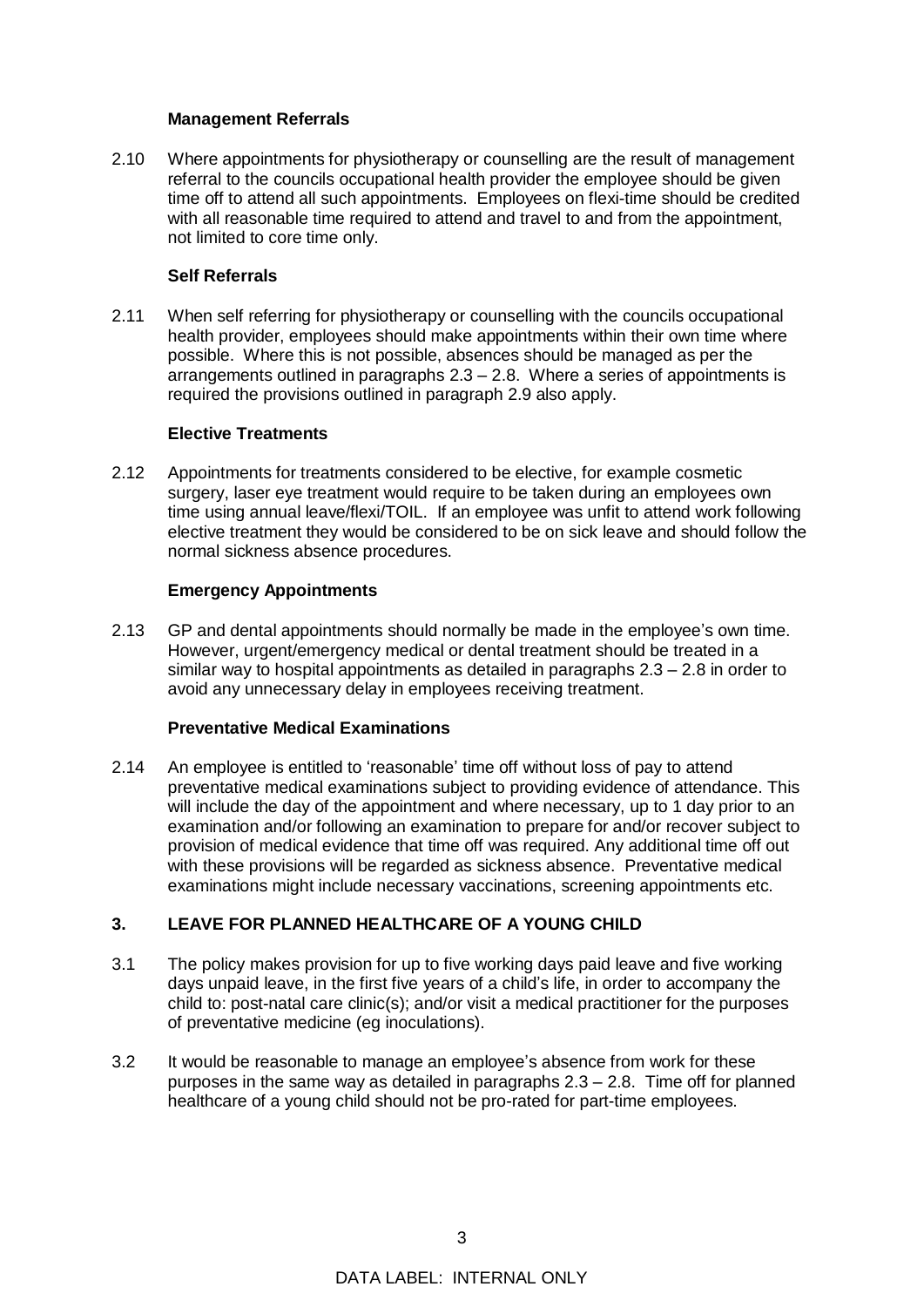# **4. SPECIAL LEAVE FOR CARE OF AN ILL DEPENDANT**

- 4.1 The policy makes provision for up to five working days paid Special Leave, and thereafter, up to ten working days unpaid Special Leave in any 12 month period to care for an ill dependant who is reliant upon the day-to-day care of an employee.
- 4.2 A dependant is defined as an adult or child who is dependant upon the day-to-day care of an employee at the time of an application for Special Leave. Therefore in addition to a young child or elderly adult who is dependant on the employee on a daily basis, the provisions for special leave would also apply to adults who become dependant on the care of the employee due to ill-health (eg husband, wife, partner).

# **When an Ill Dependant attends Hospital**

- 4.3 Where an ill dependant requires to attend hospital there are a number of factors to be considered when determining the application of the special leave policy:
	- i) whether the dependant is an adult or a child
	- ii) the age of the child
	- iii) the seriousness of the operation
	- iv) the availability of other carers to take some of the responsibility
	- v) whether the care of the dependant is transferred to the hospital
- 4.4 Where an ill dependant is an adult and admitted to hospital it would be viewed that the care of the ill dependant had transferred to the hospital and therefore special leave under the above provisions would not be granted.
- 4.5 Where an ill dependant is an adult and is receiving treatment that prevents them from travelling to and from hospital appointments alone, the employee will be given reasonable time off to assist them in travelling to and from hospital.
- 4.6 Where the ill dependant is an adult and is released from hospital but continues to require day-to-day care then it would be appropriate to apply the provisions of the policy.
- 4.7 Where the ill dependant is a child and is admitted to hospital then the age of the child would be considered in the application of the policy. It is reasonable to conclude that a child who is age 16 or under (18 in the case of a disabled child) and being accompanied by an employee (parent) is dependant on the care of that employee in such circumstances. Similarly if a child requires to attend a hospital appointment or a series of hospital appointments they would be considered dependant on the care of an employee (parent).
- 4.8 The special leave provisions should not be applied however, when normal childcare arrangements are disrupted, for example due to the ill health of the main carer. In such circumstances the employee should take any necessary leave as annual leave/flexi/TOIL as appropriate.

# **5. REASONABLE TIME OFF FOR PART-TIME EMPLOYEES**

5.1 Paid special Leave should be applied on a pro-rata basis for employees who work other than a standard 5 day week. Therefore the normal 5 days paid special leave within a rolling 12 month period will be pro-rated according to the individual employees working pattern eg an employee who works 5 half days per week will be